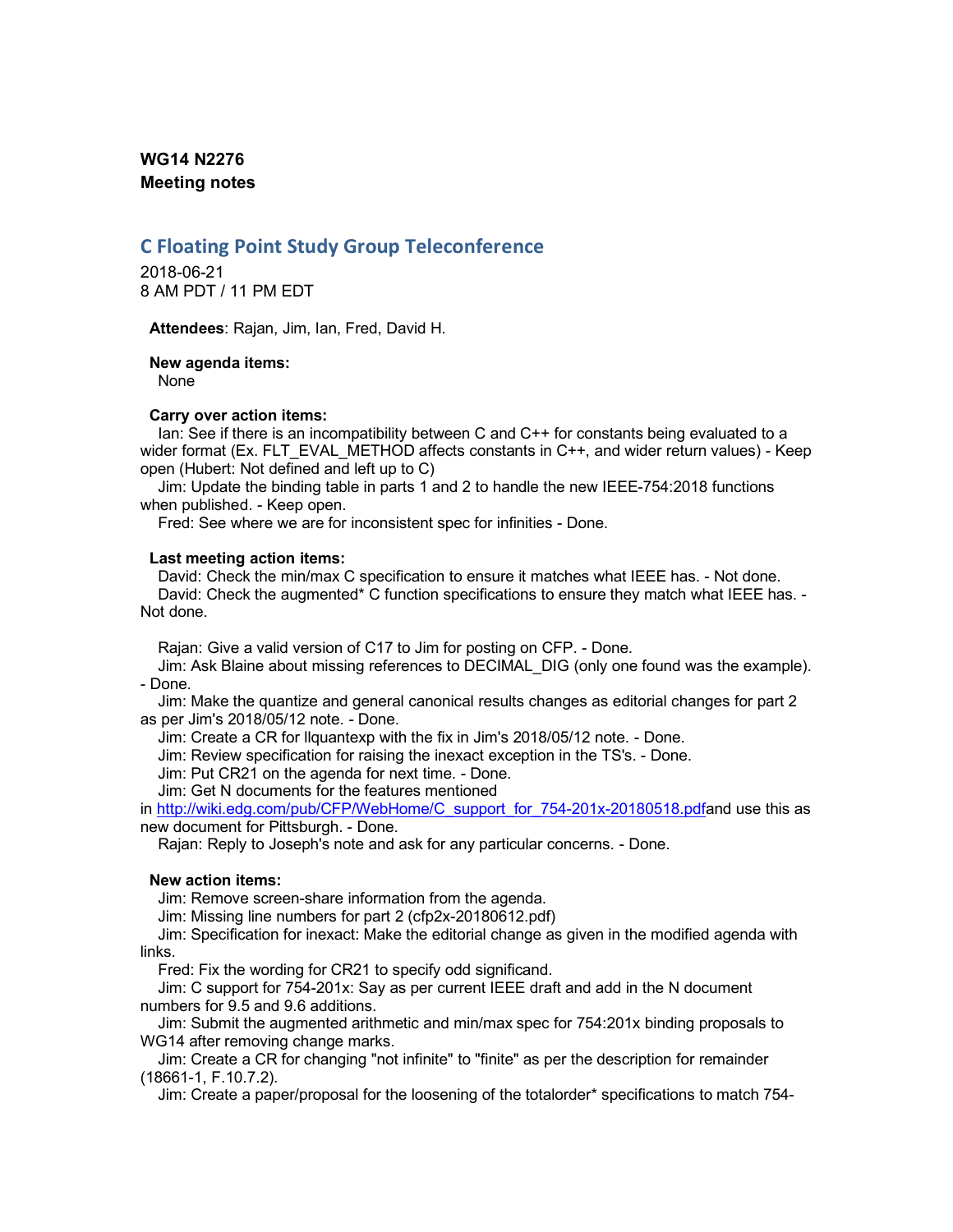201x.

Fred: Recheck 'Functions and infinity' issues with 754 draft 238.

Jim: Create a CR to change CFP to say for Annex F of C that pow(+/-0,-inf) has no exception (i.e. Remove the latitude to raise div-by-zero).

Jim: Create a CR to change the reduction operations description from should->shall

#### **Next Meeting(s):**

Wednesday, July 25th 2018, 11:00 EDT, 8:00 PDT

Same teleconference number.

#### **Discussion:**

IEEE 754 revision:

David: Finding more things that are incorrect or inconsistent.

Various contributions from the C FP group (this group).

C++ liaison:

Nothing.

Ian: Looking into getting a connection with the C++ committee.

Action item details (http://wiki.edg.com/pub/CFP/WebHome/CFP\_meeting\_agenda\_20180621links.pdf):

quantize and canonical results changes for part 2 (and part 1):

Fred: Since these are changes to the main body of the standard other than an annex it is not good.

Jim: Since Decimal can only be 754 it doesn't need to be in Annex F. Fred: It should mention domain error as well as invalid.

Jim: It does.

llquantexp:

Since it is not a 754 function, we need a CR. It has been submitted. Blaine should assign a CR number for this.

Missing line numbers in part 2.

Specification for inexact:

Fred: Should overflow and underflow be in quotes as well? Jim: Considering them as conditions. David: underflow could be exact so don't need to raise the inexact exception. Consider this as an editorial change.

### $CR21$

Jim: It is for the significand being odd. We should say that. David: Perhaps say when both the significands are odd?

Jim: Yes, a little strange though since significands are usually expressed as fractions.

Jim: both choices are odd -> both choices have an odd least significand digit, and similar for the end of the last line.

N docs for 754-201x support: Jim: Got the N numbers. Added tanpi to the list. Need to say as per current IEEE draft. Need to add in the N document numbers for 9.5 and 9.6 additions.

Augmented arithmetic:

Jim: Added in the invalid exception for augadd, augsub